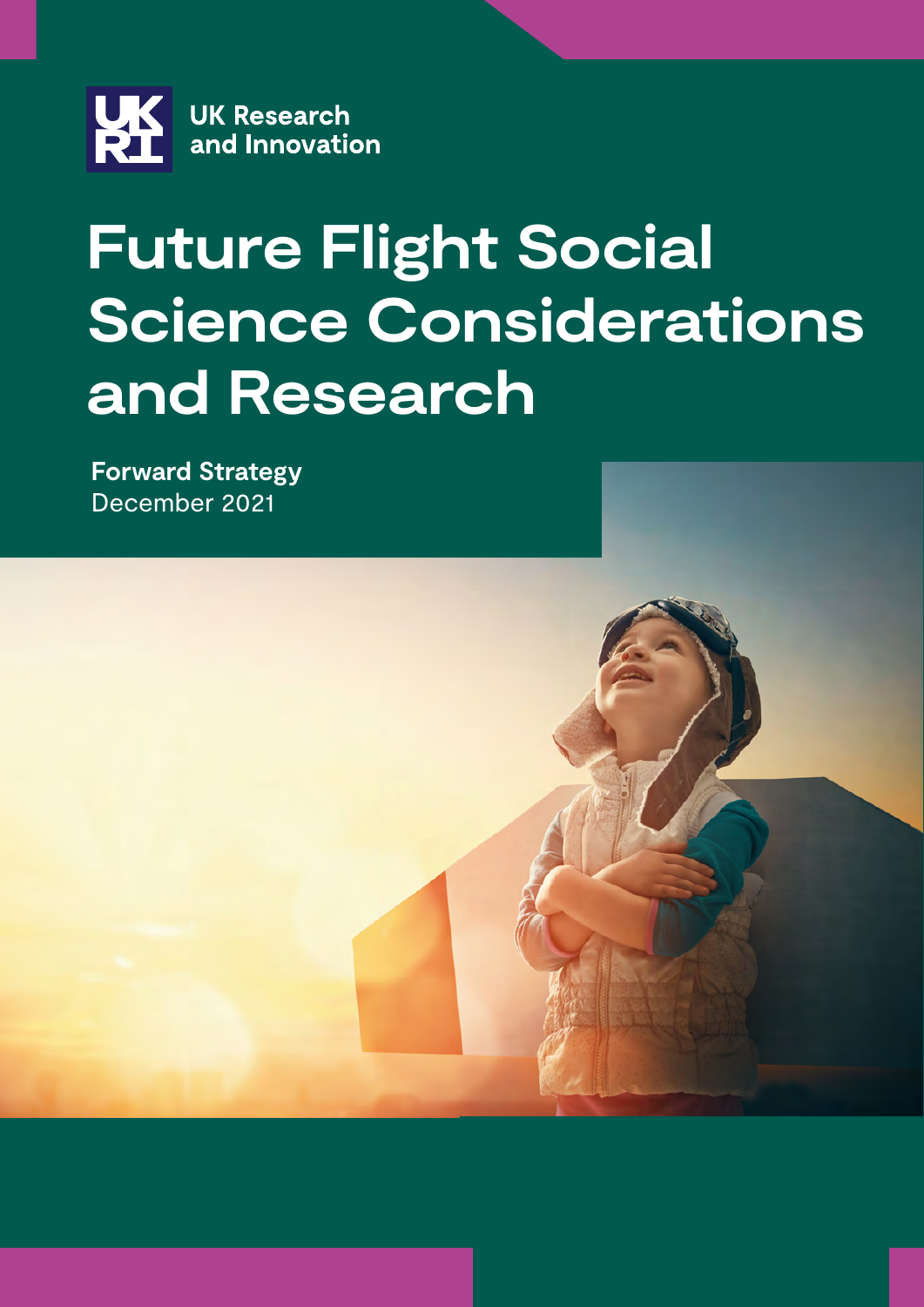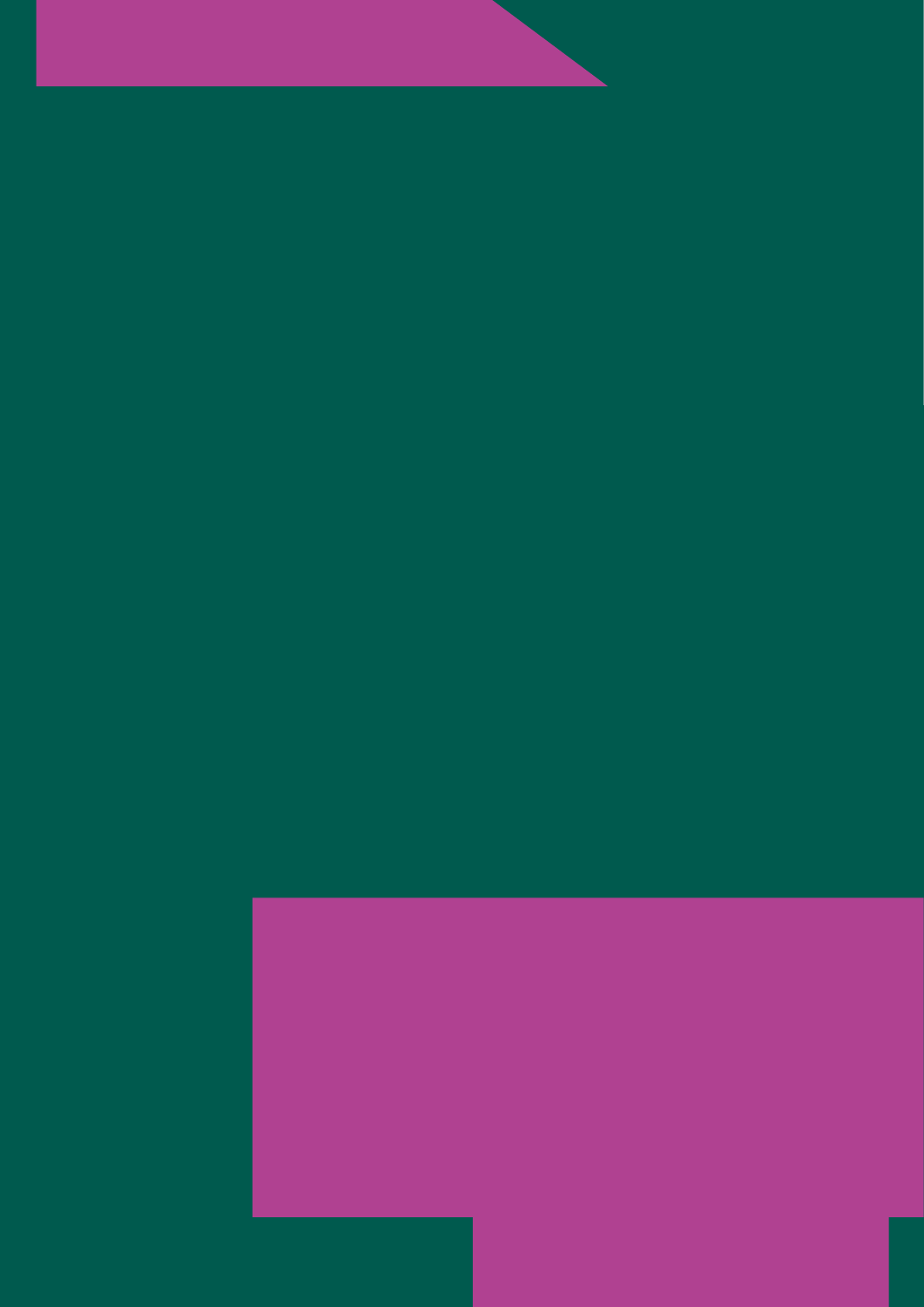# **Background and Rationale**

The Future Flight Challenge is a £300 million programme, jointly funded by the UK government and industry, to position the UK as a world-leader in the third aviation revolution. It aims to stimulate the development and application of new aviation technologies in the UK and to harness their significant potential environmental, social, and economic benefits for society. The four-year programme is creating the aviation system of the future and is working towards demonstrating the safe integration and operation of drones, advanced air mobility and regional aircraft, with advancements in electrification and autonomy by 2024.

The Future Flight Challenge has established the vision for the future aviation system in 2030 and provided a roadmap that will position the UK as a global leader in advanced aviation solutions. To achieve this the Future Flight Challenge has brought together stakeholders from multiple sectors beyond aviation and aerospace, building a Future Flight ecosystem comprised of businesses, government bodies, research and technology organisations, academia, professional institutions, local authorities, social scientists and consumers. This nascent innovation ecosystem is central to the development of the systems, products and services for Future Flight.

Future Flight technologies have the potential to transform how we connect people, transport goods, and deliver services in a sustainable way providing socio- economic benefits using new classes of air vehicles with novel technologies. Furthermore, Future Flight technologies have the potential to transform our day-to-day lives, not only changing the way we travel, but also how we live, how we work, our consumer habits, our healthcare or public service provision, and our urban/rural environments. Therefore, the success of Future Flight technologies will hinge in no small part on perceptions of their trustworthiness and of their potential positive social benefits outweighing their perceived negative social or environmental impacts across a wide range of users/non-users and stakeholders at an individual, organisational, community or social level.

The future of aviation is at a pivotal point, with novel and innovative developments taking place in many different technological fields. However, the Future

Flight Challenge encompasses a complex range of social, economic, and environmental issues that cut across a diverse range of sectors, stakeholders and disciplinary research foci. It is therefore vital that social and economic researchers are engaged from the outset to enable a whole systems perspective, ensuring a better understanding of how individuals, groups of users/non-users, stakeholders within the innovation ecosystem and wider publics react, respond to, and ultimately adopt or reject these new technologies and forms of aviation.

This understanding requires a systematic, multidisciplinary based approach to appreciate the social and cultural contexts, contingencies and implications of Future Flight. This requires us to build on mapping broader public acceptance or use cases to enable a more holistic understanding of interconnected stakeholders, users/non-users, and their lived experience, in order to identify socially informed pathways for technological development and delivery.

Multi-disciplinary social science research is vital in this process, allowing for effective and equitable engagement or exchange of ideas between innovators, wider stakeholders, and diverse publics. This can enable a more comprehensive understanding of broader social needs, values, opportunities and challenges in relation to Future Flight, and relationship building across the expanded set of stakeholders and publics to help foster innovation.

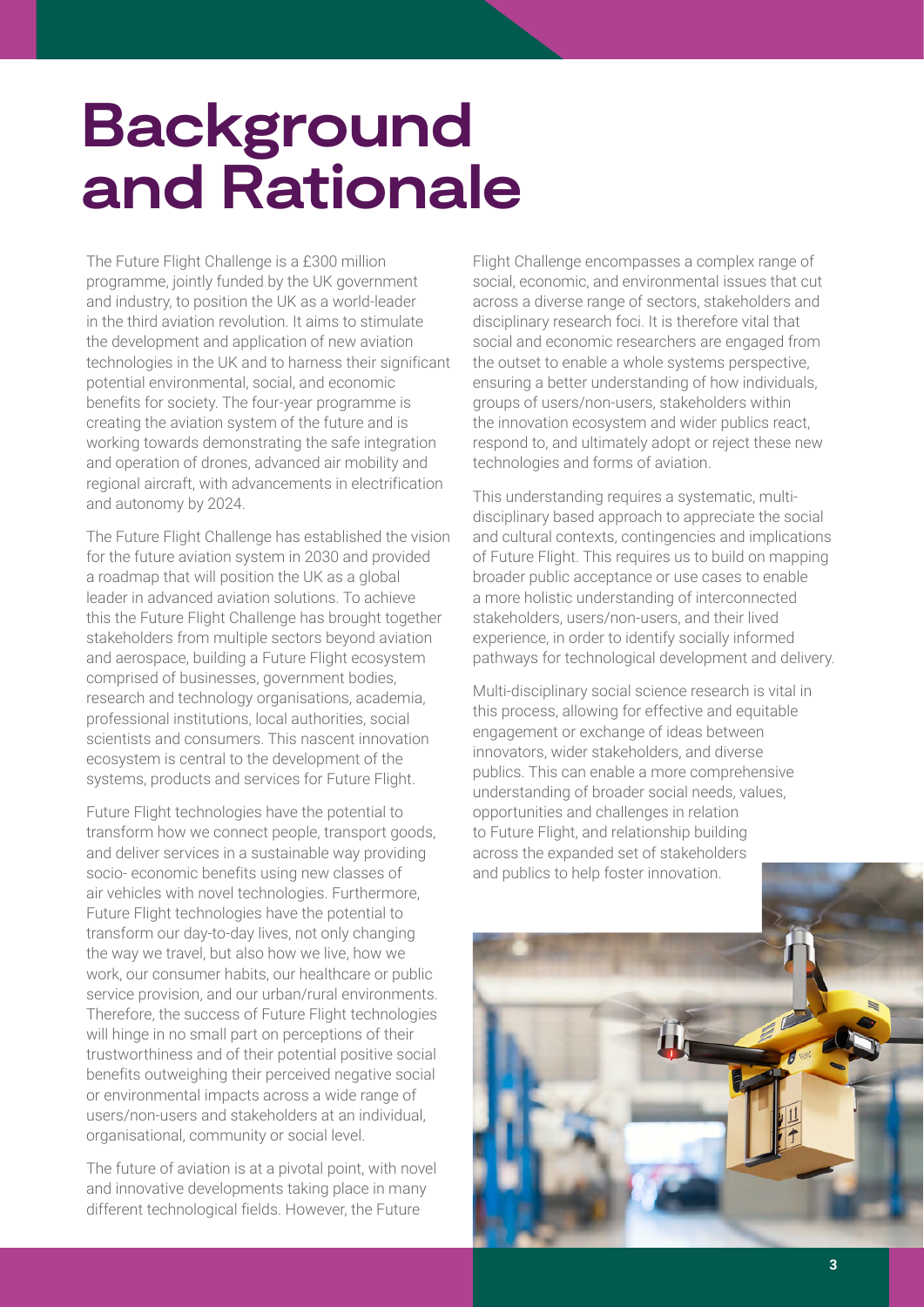This forward strategy paper provides an initial assessment of the research landscape, to identify five broad and interconnected research themes that the Future Flight Challenge consider priorities for social and economic research attention.

- **1 Understanding the Innovation Ecosystem:**  governance, organisational trust, new business models, logistics and operations management.
- **2 Public and Social Readiness:** public perceptions, social desirability, images and narratives.
- **3 Impacts on Rural and Urban Environments:** urban/ rural planning, infrastructure development, and broader environmental issues (including privacy, noise and visual pollution).
- **4 Communities and Social Impacts:** accessibility, socio-economic factors, equality and social inclusion.
- **5 Trustworthiness, regulatory frameworks and implications:** safety, risk, insurance and legal issues.

This forward strategy paper outlines the starting position for wider engagement across academia, industry, and the public sector. The themes outlined, encompassing broad areas of research, are not definitive and reflect the fact that this specific configuration of more and less established social and economic research strands is itself as emergent as the technologies and the innovation ecosystem which we are seeking to study. It is important to recognise that the strategies for multi-disciplinary research in this field of study will need to be flexible and responsive to the shifts within the broader innovation ecosystem and emerging technological capabilities. These short summaries are intended to outline the initial priority needs identified in each area in relation to Future Flight for engagement between those working in industry and STEMM fields and social and economic researchers (along with those working in relevant fields in the humanities and arts). This forward strategy paper draws on the work and an initial report developed in November 2020 by the Future Flight Challenge Social Science Interim Working Group.<sup>1</sup>

### **1 Understanding the Innovation**

**Ecosystem:** governance, organisational trust, new business models, logistics and operations management.

The Future Flight Challenge, the development of a wider UK based innovation ecosystem around new aviation technologies, and the application of these technologies both nationally and internationally will open up a range of opportunities for UK businesses and the economy. Social science researchers can provide valuable insight into this process by mapping and building a model of the innovation ecosystem around Future Flight, identifying the stakeholders and players in the supply chain that are necessary to realise the Future Flight 2030 Vision.

Such mapping and engagement will help to identify the role that different stakeholders can and do play in the innovation ecosystem and where these ties can be strengthened or further developed to identify pathways for development and delivery. For example, it might be that the ecosystem is constrained by particular challenges related to skills, finance or regulation. Mapping can help to identify how to strengthen the system to help remove any developmental bottlenecks. Moreover, it might help to elucidate the important role public sector intervention could play (in terms of financial support, advocacy, convenor, or lead consumer) in early development of technologies, or where opportunities for private sector investment lie, or industry consolidation may be on the horizon.

Better understanding of the innovation ecosystem can advance understanding of how these potentially disruptive technologies might influence the market position and value of existing firms, including how these changes might influence business models and opportunities for entrepreneurship. It could also enable better identification of potential new supply chains and effects on (and gaps within) existing ones, helping to maximise the value of public investments. Moreover, it can help to identify the potential for new business opportunities and models, as well as to identify the potential for market failure. Such mapping could also help to ascertain where the leverage points are across both the supply and demand side, helping to foster innovation. This will enable a broad crosssection of UK industry and stakeholders to position itself at the forefront of the third aviation revolution.

<sup>1</sup>Membership of Interim Working Group: Chair: Professor Jill MacBryde, Professor of Innovation & Operations Management, Strathclyde University; Professor Fern Elsdon-Baker, Director ISTEMMiCS, University of Birmingham; Professor Charlotte Clark (PhD Environmental Psychology) Professor of Epidemiology, St Georges University of London; Paul Manners, Director, National Co-ordinating Centre for Public Engagement; Dr Louise Reardon, Institute of Local Government Studies, University of Birmingham; Professor Stephen Roper, Professor of Enterprise, Director, Enterprise Research Centre, University of Warwick; Samantha Field, ESRC, UKRI; Bruce Etherington, ESRC, UKRI; Kerissa Khan – Future Flight Innovation Lead, UKRI.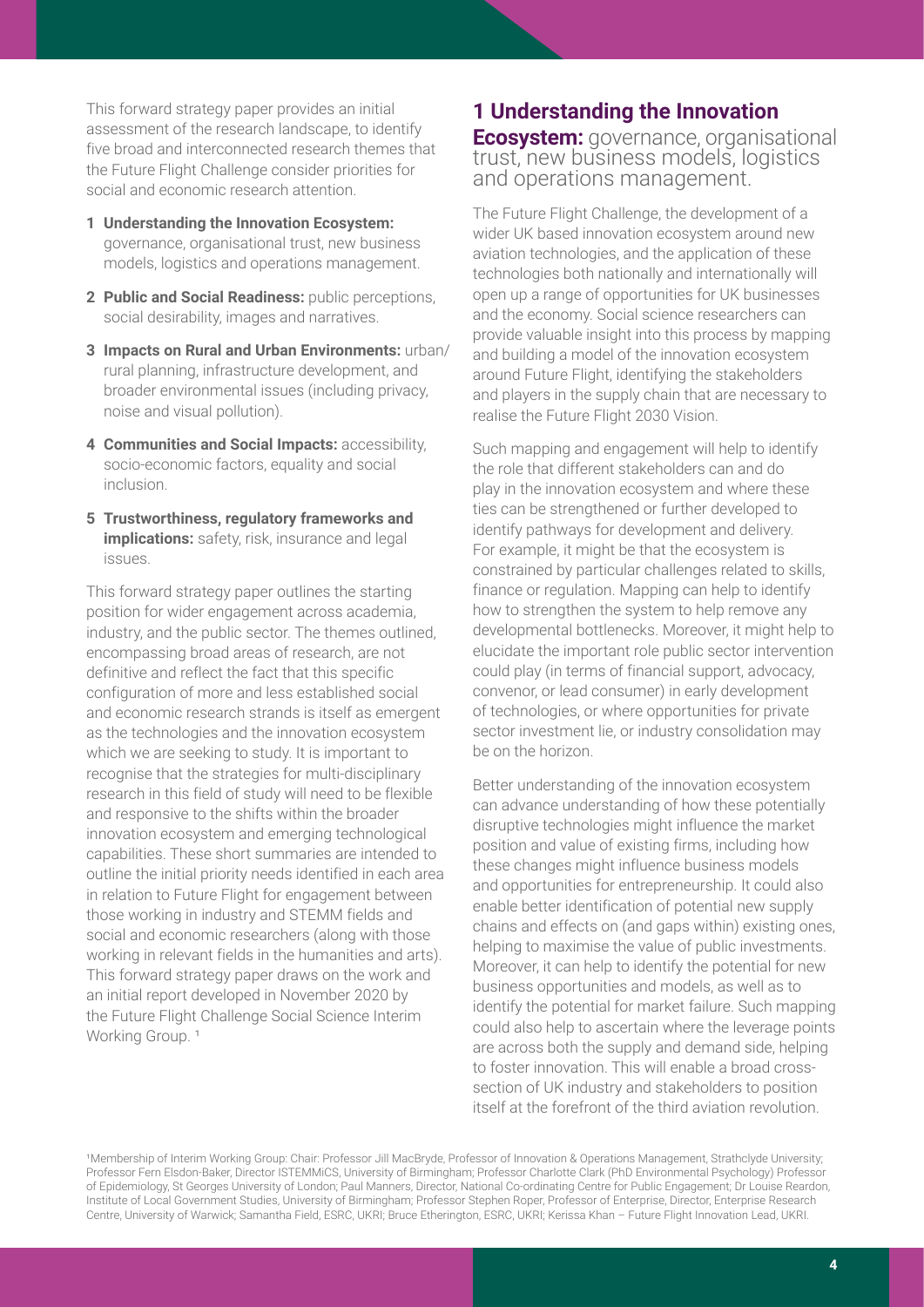The role of government as financier of early-stage innovation may be particularly important in the post-COVID-19 context for example, where private risk capital is likely to be limited. Moreover, Government can also play an important role in facilitating networks and fostering information sharing to avoid duplication of development and support collaboration between industry and academia. Mapping can help to identify the needs of firms, and where collaboration and resource exchange may be fruitful between parties.

The Future Flight Challenge Socio-Economic Study in association with PWC (2021) helped to identify some of the logistical issues across six use cases. For example, looking at the time, energy and cost comparisons between using traditional transportation versus new classes of electric air vehicles. This has laid some of the groundwork for more comprehensive economic and social research that examines future implications for logistics, supply chains, economic or business models and operations management. Alongside developing further focussed economic modelling, social science research can contribute in other ways, for example modelling and looking at optimisation of routes and at location of hubs, charging stations etc. There are also important social science dimensions in terms of the types of goods being transferred or the provision of services. Some may be viewed as more socially desirable

than others (e.g., 'blue light services', delivery of organs, medical tests, equipment or treatment, blood transfer and supply of goods that will help businesses and society). Further research that adopts a person-centred approach is needed to better understand the potential benefits of these kinds of service provision (e.g., speed versus cost in relation to benefits in healthcare service provision). Conversely, there is also an urgent need to consider the potential negatives of new forms of service provision or goods delivery, for example displacement of low skilled jobs such as delivery drivers in relation to the creation of more skilled roles, or the potential for a reduction in more traditional transport or services to rural or remote communities e.g ferries.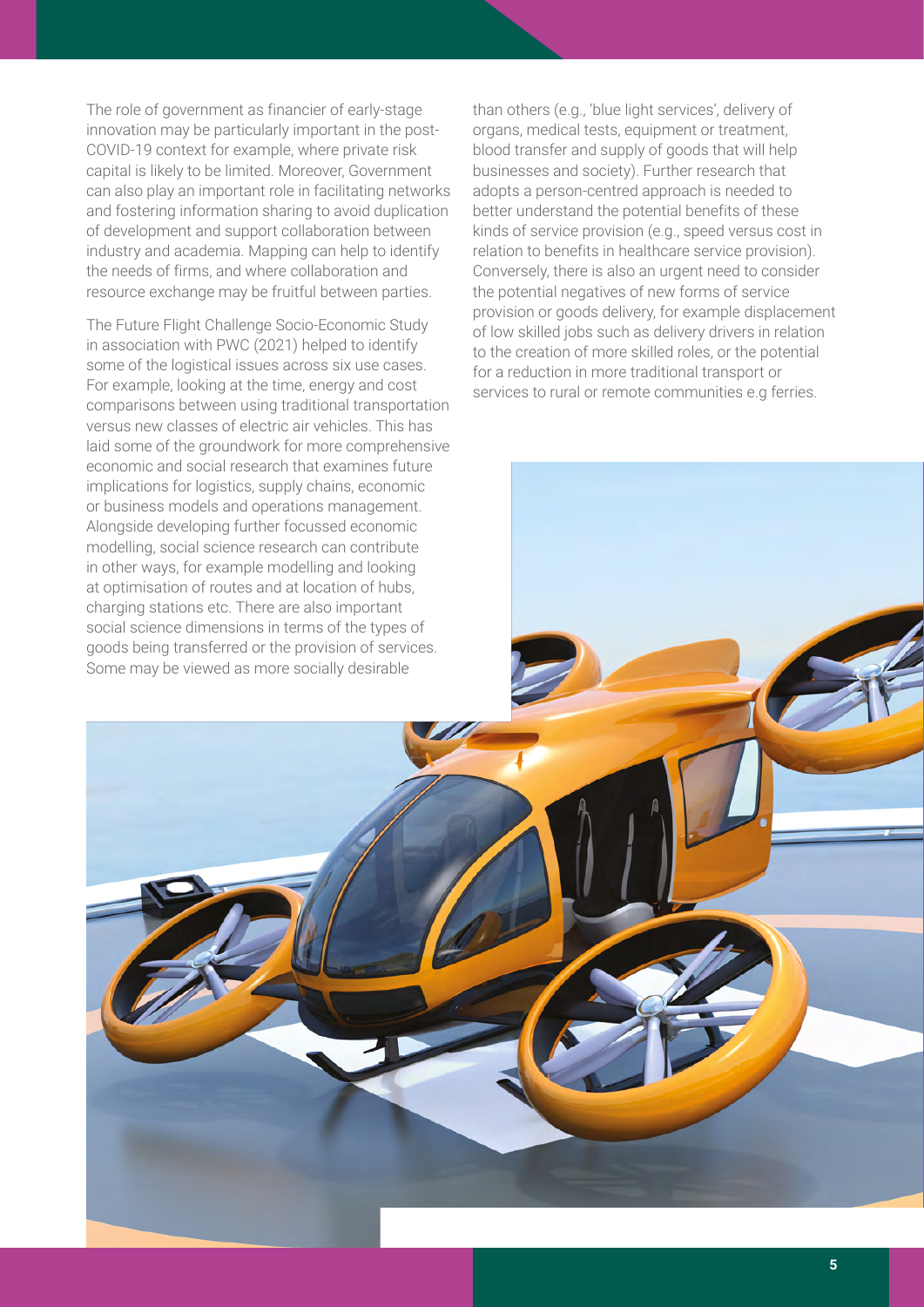### **A range of preliminary top-level research questions were identified by the interim working grouP including:**

- Who are the main actors in the UK Future Flight innovation ecosystem (or systems). How are they linked?
- $\blacksquare$  Is the ecosystem constrained by particular challenges related to skills, finance, regulation?
- $\blacksquare$  What can be done to strengthen the system and remove any developmental bottlenecks?
- Does the UK have complete or nascent supply chains in these sectors or are there specific gaps which could be addressed through investment or competitive initiatives?
- What are the future scenarios for the Future Flight sectors? How will this potentially disruptive technology influence the market position and value of existing firms? How will this change and influence business models? Where will entrepreneurship come from in these sectors?
- How aware are UK firms of the potential value of Future Flight technologies? Do they have the capabilities (skills) to contribute to the development of the technologies and adopt these technologies effectively as maturity arrives? Does UK industry have the potential to develop capabilities and skills for industrialisation at scale?
- What are the health economic models and potential social implications of bespoke

delivery services such as for organs, medical tests, equipment or treatments and blood transfer?

- What are the new modes and models of business that will be needed to enable the supply chain and the supply of goods/ services?
- What implications do new business models have for current commercial or public service provision of goods and services? How might this impact on current workforces, educational or skills pathways?
- What actors (institutions, individuals, groups – public, private, academic, community, third sector) are involved in the development of these technologies (and at what scale)?
- What actors are influencing the financing and incentivisation of the development and application of these technologies?
- Which actors have the most power/ influence in shaping the development of these technologies and this sector. Who is currently not influencing these processes? How can these actors be better included in 'the conversation'?

#### **2 Public and Social Readiness:** public perceptions, social desirability, images and narratives.

Research into the public perceptions of drones and other advanced air mobility (AAM) has tended to adopt a use case approach, identifying the requirements for a technology to function effectively in a particular scenario or for a particular purpose. However, whilst a valuable resource, use cases would benefit from linking into cross-cutting research that allows the opportunity to engage with broader social, economic or political macro-trends, individual/group/ community level behavioural or attitudinal factors, or public perceptions, concerns, desirability or readiness.

Some initial work in relation to specific technologies or contexts has been undertaken (e.g., drones). However, we currently have little understanding of not only perceptions, but also awareness of,

potentially controversial implementation (e.g., Beyond Visual Line of Sight deployment, Unmanned Aerial Vehicles (UAVs) or last mile/inch drone delivery). Such understanding is important as it is clear that the transformational nature of these technologies means that they have the potential to have significant and wide-reaching impacts far beyond the traditional aviation sector and Future Flight itself.

We therefore also need to pay much closer attention to the social context within which technologies are to be used and for what purposes, including the ways in which social systems of media and cultural industries (for example) create future imageries for flight, and how this shape norms and expectations, in publics external to, but also within, the innovation ecosystem. For instance, drones are often highlighted in the media, or depicted in film, when used for potentially controversial or harmful purposes, such as in warfare, for spying, or terrorism. These narratives influence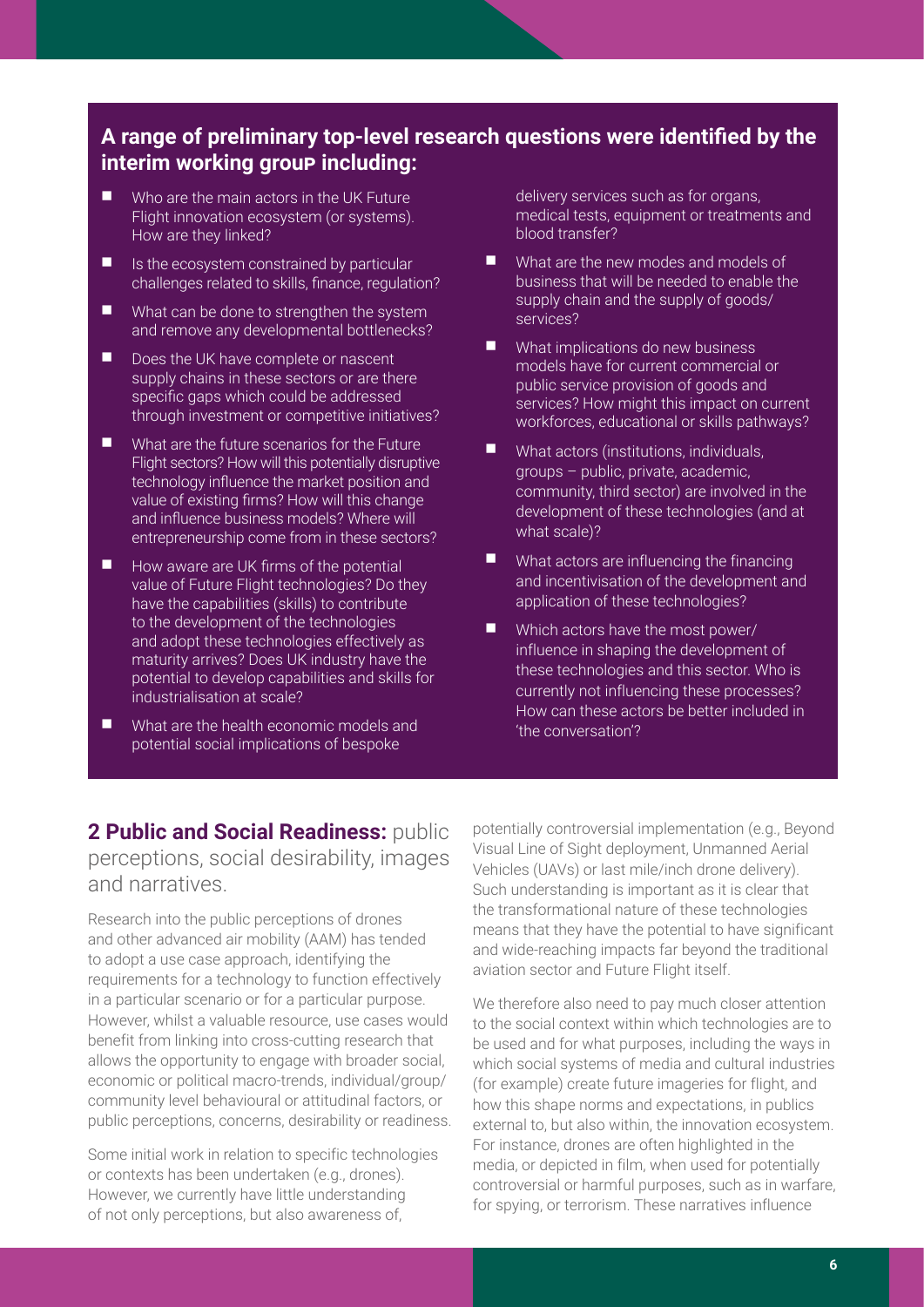public trust, and in turn readiness to accept such technologies, but we know relatively little about where these social narratives emerge from, and how these can be shaped to create fertile ground for significant technological and market uptake. Adopting a systemic social science research approach will allow for cross-cutting research that complements but also moves beyond a use-case approach, which may fail to pick up on the larger social trends or narratives that could negatively impact on publics' trust in or perceptions of, or readiness for Future Flight technologies and their overall social desirability.

Furthermore, as has been identified in the Future Flight Vision and Roadmap (2021) there is a clear and pressing need for UK public consultation to understand acceptability of autonomous technology for drones and passenger carrying AAM. Participatory social science research approaches will provide a vital space for reciprocal dialogue with communities of interest and wider publics. This will be key to better understanding the social challenges in implementing Future Flight technologies and fostering opportunities for socially informed innovation that is driven by public and social desirability.

#### **A range of preliminary top-level research questions were identified by the interim working group including:**

- What are current trends in public perceptions, awareness or desirability of what 'Future Flight' might actually consist of. How do these differ from what is currently technologically plausible, desired/ seen as economically viable by industry stakeholders, or perceived by policy makers/ stakeholders as socially or economically desirable?
- $\blacksquare$  What are public perceptions of the potential for social or environmental good or harm of Future Flight initiatives? What are the levers that might influence public perceptions?
- $\blacksquare$  What are the public perceptions of potential risks, and the scale of such risks, in regard to mortality, physical harm or psychological wellbeing?

broader social concerns (e.g. future of employment and broader economic concerns, climate crisis, conservation, impact of COVID-19 etc)? How might this differ in relation to demographic variables (socioeconomic status, gender, ethnicity, age etc)?

- What are key stakeholders (e.g. in industry, policy etc.) perceptions of public concerns/ priorities and how might these differ from those raised by publics themselves?
- How does this play out in terms of perceptions of social good/harm, environmental good/harm and perception of risk/scale of risk?
- **Now What information sources do** publics access and see as reliable in relation to Future Flight?
- **How might depictions of Future** Flight in popular culture impact on the public perceptions of social value and social harm of such initiatives?
- $\blacksquare$  How salient are reported public perceptions and survey responses?
- **How do debates surrounding** perceptions of the social harm/ good of Future Flight relate to

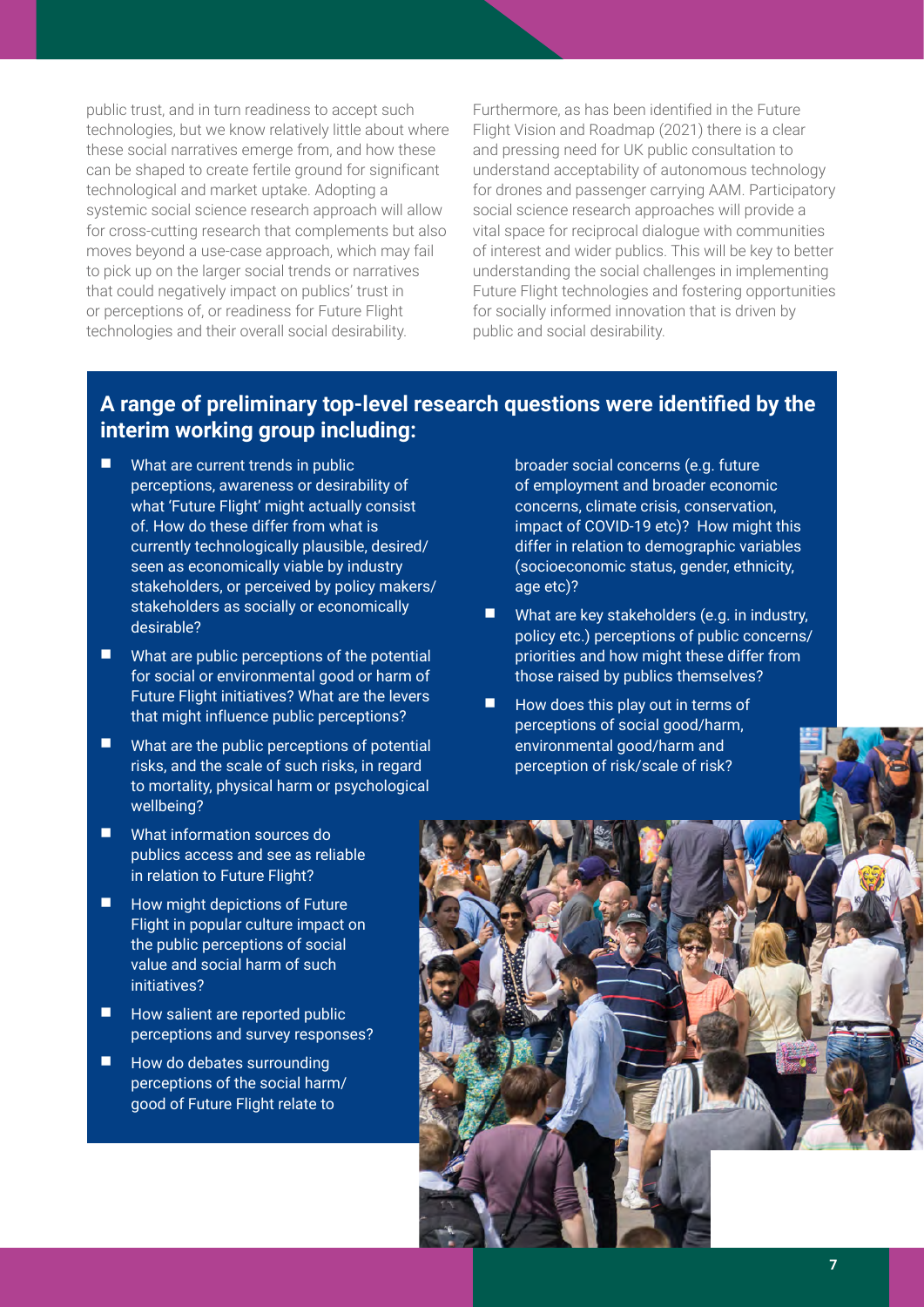### **3 Impacts on Rural and Urban Environments:** urban/rural planning, infrastructure development, and broader environmental issues (inc. privacy, noise and visual pollution).

The Future Flight Challenge brings clear environmental benefits in relation to the development of new electric aviation technologies or links to broader aims to decarbonise aviation. However, beyond the positive benefits in terms of the global climate crisis, the localised impact of Future Flight on rural and urban environments is a recognised concern. However, there is limited research in this area and a lack of public awareness of the potential implications, risks or impacts on our lived experience of our local environment from these technologies. Key priority issues in this area are the impacts of noise and visual pollution on health, differential benefits for, or impacts on, rural and urban communities, and implications for planning and privacy. Each of which have the potential to become focal points for dissent, publics concerns or pushback. Concerns over noise of existing aircraft for example, have been a growing cause of community action and a barrier towards airport expansion. As the future aviation system could feature highly distributed networks of airports and vertiports to bring transport options closer to users, such concerns and push-back could potentially intensify.

The potential effects of noise exposure on physical health, mental health and quality of life both in the short and long term, therefore, need to be considered. We know from research on the current aviation sector that becoming newly exposed to noise causes a change-effect – that is annoyance responses are higher than you would predict from the noise exposure per se, and that this has a negative influence on wellbeing. More research, therefore, on the human response to noise associated with the future aviation environment in the early stages of technological development may enable more effective design not only of air vehicles, but also airspace and ground infrastructure, mitigating risks of negative noise response which may impede roll-out of operations.

Similarly, there are also visual 'non-acoustic' factors, such as light emitted from UAVs, that could cause distress and have implications on health factors, such as sleep. Moreover, wellbeing may be negatively impacted within certain communities by an increase in flight movements or potential for congestion at low altitudes. There is still limited

understanding of visual impacts within existing aviation systems, but individual, social and situational factors could all influence response, and in turn have societal as well as take-up implications. Knowledge about these factors could be garnered through both laboratory and field studies. Moreover, the intersection between noise, visual and other environmental factors needs a stronger knowledge base and greater consideration.

There are also important questions about the extent to which publics will be willing to tradeoff privacy for potential benefits of Future Flight services, or if considerations about privacy can be mitigated. For example, use of drones for building or infrastructure surveillance, policing and security, or by other commercial entities (e.g. estate agents to photograph properties) may raise concerns from residents or nearby land-owners as to who has access to information about their properties or the data collected on them indirectly through what might be legitimate and legal uses of drones. Drawing on research examining road-based transport systems, it is known that the creation of new transport infrastructure can induce travel demand, we might therefore expect the same for new forms of aviation transport. This will have implications in terms of the potential for localised hotspots of increased low-level aviation traffic or congestion, which may negatively affect different communities in terms of privacy, noise and visual pollution. It is vital here to engage with both user and non-user groups as those who directly benefit from these new forms of aviation, may not be the ones who are most impacted in terms of changes to their local environment.

Some would argue that the sooner we can gather information about the human response to factors like light and sound coming from new classes of air vehicles, the faster we can use this knowledge to design the future aviation system 'right first time'. This goes beyond the vehicles themselves, and also expands to the physical, digital and airspace infrastructure, that need to be designed to mitigate noise or visual pollution.

Future Flight technologies not only bring with them the requirement for new infrastructure but also potentially new rural or urban planning requirements. Although, at this point, it is difficult to anticipate what the exact requirements are likely to be. landing spaces will be critical as may recharging points. There are critical tipping points that will need to be identified in regard to planning e.g. at what point do we need to start consideration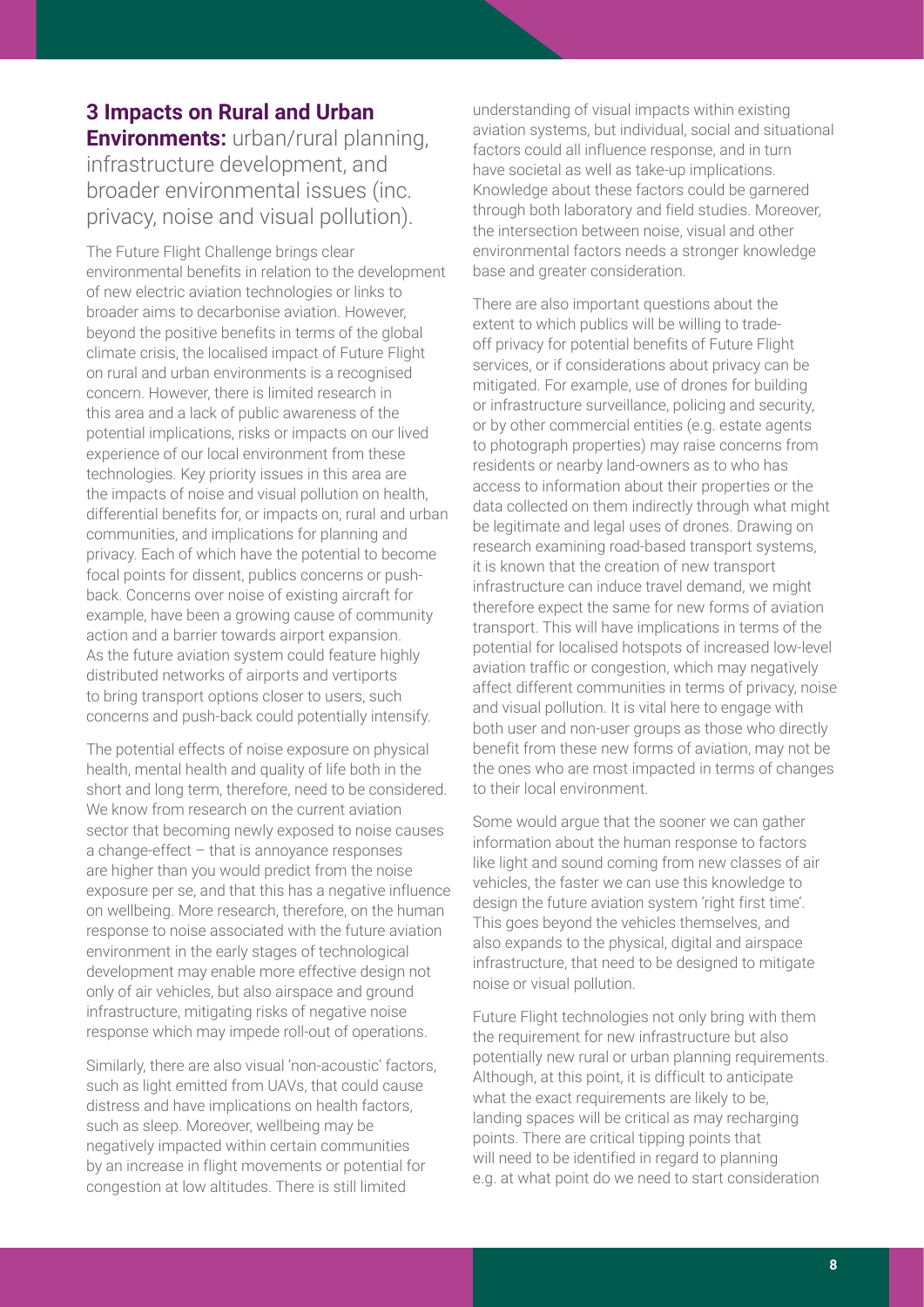of including these factors, such as supporting energy infrastructure, in the design and development of new buildings and the retrofitting of older estates.

There is also need to consider the broader economic implications of these environmental factors. For example, potential implications for house prices near Hubs, which may be noisy. Also, the inequitable

distribution of infrastructure, for example risks of Hubs being concentrated in more deprived areas with cheaper land, or incentivised to these areas which might have economic benefits, but have unintended effects on health and wellbeing. These are important issues for society in which social science researchers can contribute to the body of understanding.

### **A range of preliminary top-level research questions were identified by the interim working group including:**

- Given the different sound profiles of new air vehicles, how will these impact on health and wellbeing?
- $\blacksquare$  How will the different sound profiles of new air vehicles interact with other aviation and noise sources, particularly urban road traffic and ambient background noise in differing urban and rural locations?
- What are the implications for urban and rural planning processes as well as local/ national government policy, infrastructure development and design of facilities or systems?
- What are the considerations and timescales that need to be taken into account in the design and development of new buildings and the retrofitting of older estates?
- How can new vehicles, facilities and systems be best integrated into existing airspace, infrastructure and aviation systems?
- $\blacksquare$  How might new aviation vehicles, facilities and systems be best integrated with existing mobility systems (e.g. public transport, rail or road based systems)? What are the environmental, economic and social benefits of integrating Future Flight facilities and systems with other forms of transport infrastructure?
- $\blacksquare$  How might different communities, regions or environments be differentially impacted on, or conversely benefited, by Future Flight technologies?
- What are the economic and social trade-offs of differential impacts on local environments or quality of life?

#### **4 Communities and Social Impacts:**

accessibility, socio-economic factors, equality and social inclusion.

There are fundamentally important questions about the implications of Future Flight on communities, including in relation to social inclusion and equality that need to be addressed. The potential considerations are diverse and exist at micro, meso, and macro levels. Future Flight may offer the opportunity to reduce social exclusion, through for example improving access to goods, healthcare provision and services for currently disconnected or remote communities (including at speed) or offering a more cost-effective transport solution for areas not served by public transport. There are questions about the ways in which Future Flight might change the future of work for example, both in terms of place of work and the nature of the commute but also the

type of work available. For example, Future Flight might replace 'low-skilled' work such as driving of light goods vehicles on the roads, with higher skilled work as pilots of drones beyond visual line of sight.

There are also questions about the ability of different groups being able to utilise and benefit from Future Flight technologies or the provision of goods and services and if not, the potential risks of Future Flight inadvertently exacerbating existing inequalities. There is a danger that some aviation applications might be seen as 'toys for the wealthy' rather than providing benefits to wider society. There is a need to be mindful of this perception given the public money invested. Alongside wider public consultation, more in-depth and comprehensive social science research is needed to contribute towards ensuring that benefits are accessible and inclusive of individuals, groups or communities across wider society.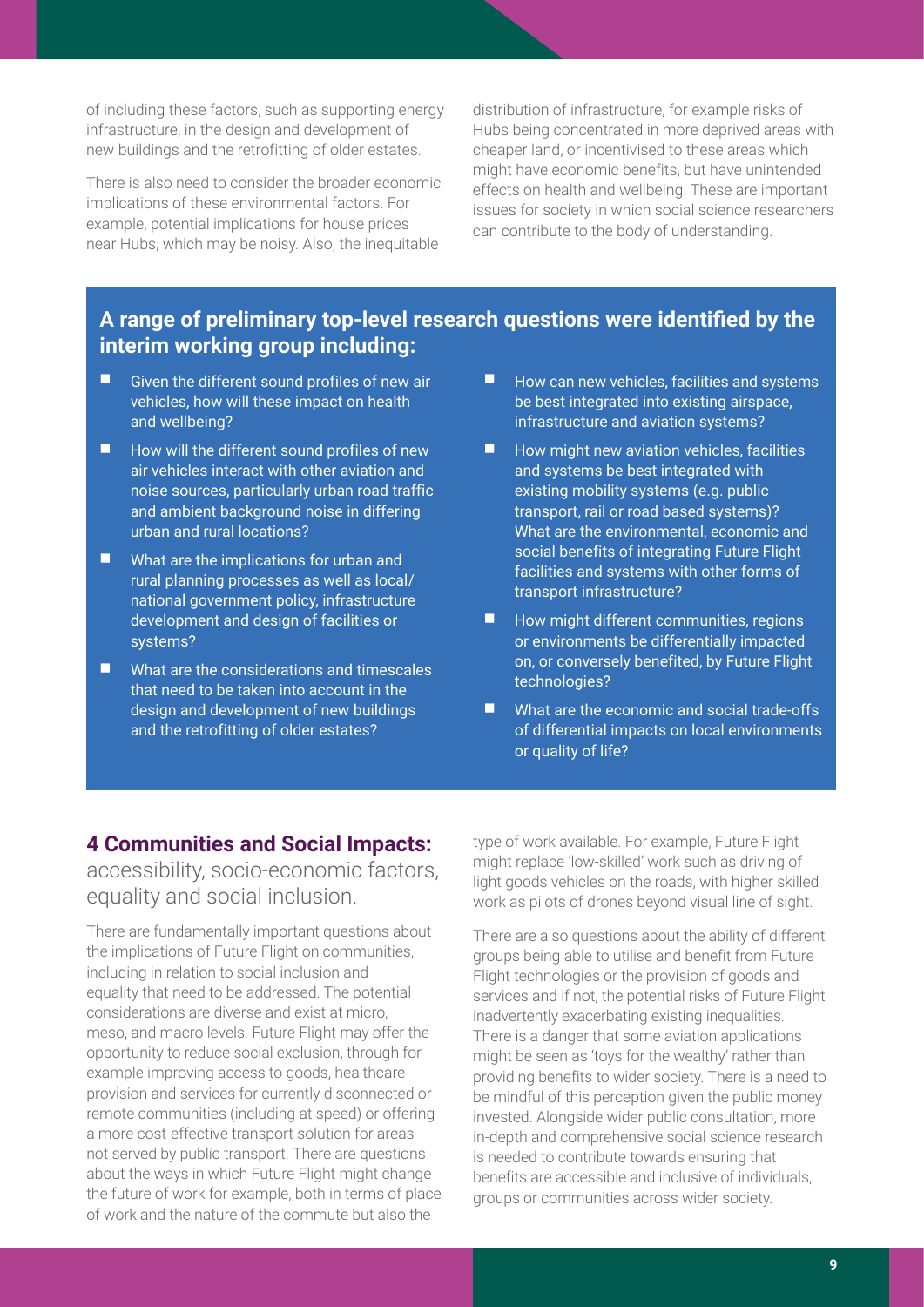We also need to understand more readily the inherent risks within the development of Future Flight. There may be groups who are at higher risk of physical (or psychological) harm in relation to Future Flight including members of workforces and publics (both users and non-users). Moreover, it is an open question whether people living with disabilities will be able to benefit from these technologies. Physical accessibility is a cross-cutting issue, with many

modes of transport having barriers for those with disabilities or physical/mental health concerns (e.g. embarkation on to public transport, overcrowding, and non-stair access to platforms). There is also a need to examine accessibility through intersectional approaches that take into account affects, accessibility or issues for particular demographics (e.g. across age, gender).

#### **A range of preliminary top-level research questions were identified by the interim working group including:**

- What will the differential impacts on communities or publics be and how might Future Flight initiatives mitigate or increase social inequalities?
- $\blacksquare$  Will there be potential for social inequity in relation to broader social benefits and access to these e.g. relevant modes of transport or newly created jobs?
- $\blacksquare$  Will there be potential for inequity in terms of potential negative impacts of Future Flight that increase social deprivation, exclusion, quality of life and wellbeing across different social groups?
- $\blacksquare$  How will Future Flight initiatives potentially impact negatively or positively on the future of work both in terms of those workers who are directly impacted and those who are indirectly impacted?
- Will there be a perception of job displacement/loss? Or will this be seen as potential to upskill the workforce in the aerospace and aviation sectors to ensure UK high value design skills remain competitive with other countries advancing in these hightechnology areas?
- $\blacksquare$  To what degree do those currently working in relevant sectors perceive Future Flight to constitute a positive impact or conversely negative risk to their livelihood? How does this map onto the perceptions of positive or negative impacts held by senior decision makers within organisational structures and other senior stakeholders within the innovation ecosystem?
- What are the inherent risks within the development of Future Flight? Will there be groups who are at higher risk of physical (or psychological) harm in relation to Future Flight including members of workforces and publics (both users and non-users)? To what extent will Future Flight technologies, like drones, reduce the risk to personnel working in high-risk challenging environments, for example, working at heights or inspection of powerlines and offshore wind farms?
- $\blacksquare$  How will different stakeholders and publics be engaged with during development of new technologies including workers who are directly impacted on, workers who are indirectly impacted on, potential users, and broader publics/non-users?
- **Would new aviation systems, vehicles, and** infrastructure (both physical and digital) help people with disabilities? Or conversely could they lead people with certain disabilities to be or feel excluded?
- **Now What key considerations must be adopted** for an inclusive human-centered design approach for future aviation systems, vehicles and infrastructure?
- What does greater connectivity mean for regions with already lower value jobs? Does it make it easier to bring higher value jobs to the region or easier for people to reside in the region and go to high value jobs elsewhere? How might this interrelate with changes to working patterns and commutes engendered by the COVID-19 pandemic?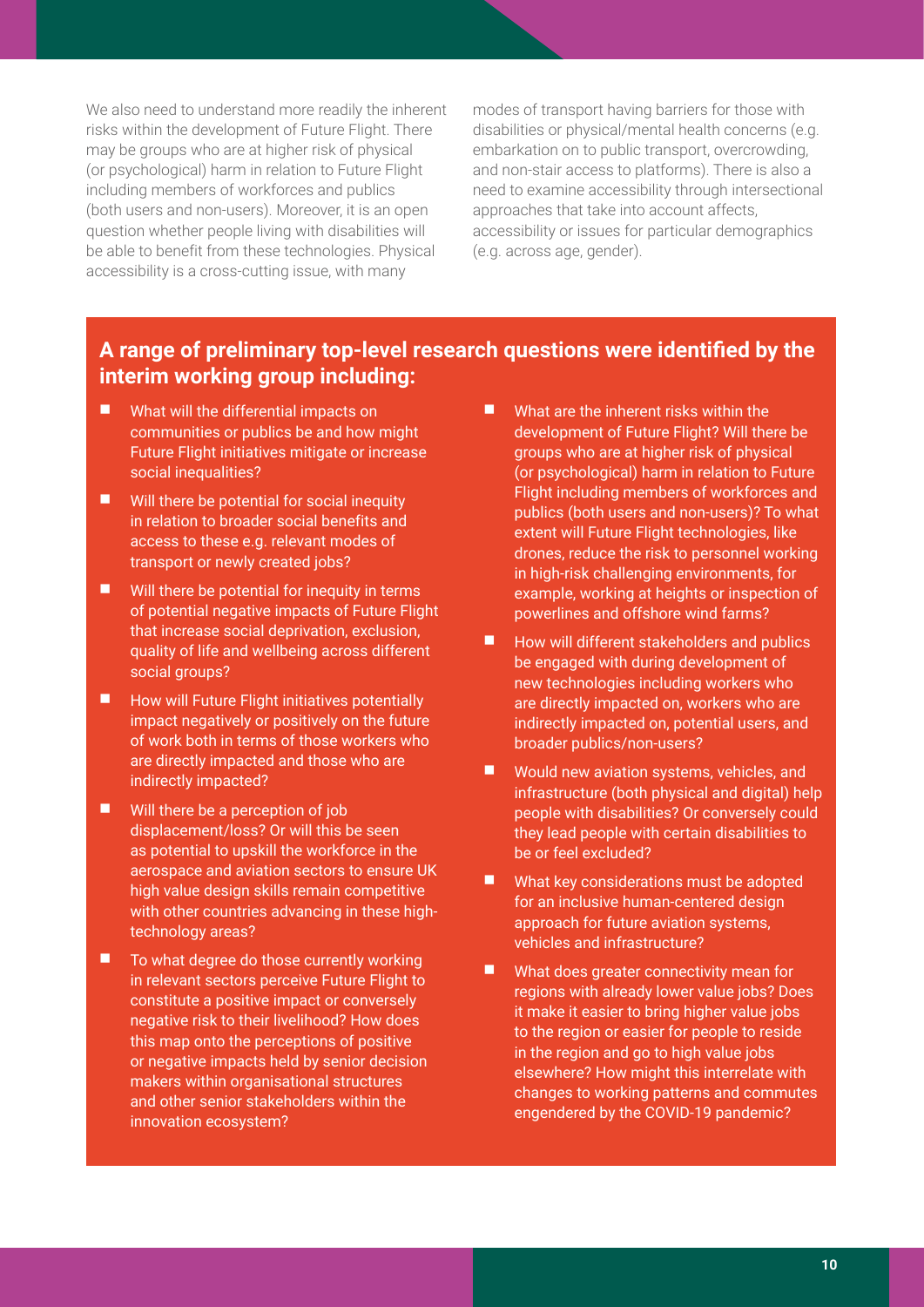## **5 Trustworthiness, regulation frameworks and implications:** safety,

risk, insurance and legal issues.

Given the types of new aviation technologies under development, there is a recognised need to pay considerable attention to safety, regulatory frameworks and implications of their implementation. Related to this there are issues around insuring vehicles and their consignments, but also issues around potential damage to property, other vehicles and human life. Whilst there are some issues that will be specific to flight, there are many issues that overlap with other emerging technologies – for example autonomous vehicles.

While technical risks inherent in the products and infrastructures will be considered by engineers, the social risks, such as from the volume of air traffic, would benefit from input from management science and statistical analysis. While research is ongoing to understand risks in the skies from increased air traffic, to date limited consideration has been afforded, to understanding ground risk from increased low-level flight. There is a need to examine in more detail the possible ground safety issues or scenarios and their implications for public safety and public services. For example, the need for additional resources and capability of our emergency services to deal with such situations. Moreover, cyber security and the potential for criminal activity is an area that needs more investigation – both in terms of people's fears and indeed the mitigation of risk. Whilst Future Flight may well have a positive effect on public services, for example in transporting medical goods quickly, and saving lives, it could also put pressure on other parts of the system. There are social scientists looking at a range of interlinked issues including

public service delivery across 'blue light services', cybersecurity and planning, who can provide valuable insight for Future Flight in these and related areas. Social science research can provide important insights that may help mitigate such possibilities and better understand the impacts on public trust and the trustworthiness of these new aviation technologies in light of these myriad risks.

When researching concerns over security, trust and risk it is vital to understand perceptions of new aviation technologies, within their social, political and organisational contexts. For example, further social science research is needed to better understand the extent to which stakeholders and wider publics' trust in relevant authorities or organisations (for example the certification and regulatory bodies, police or specific business groups) varies across different social groups, organisations or communities and how this might relate to perspectives on social or environmental harm/goods and risks. Given the role that publics' trust of these new aviation technologies will play in their uptake and adoption, there is an identified need for further consideration of when and how stakeholders and wider publics are brought into the discussion of regulatory, policy and legislative frameworks. Ideally a variety of stakeholders and wider publics should be involved in co-designing these frameworks to ensure they are supported and ultimately effectual. Social science and related humanities researchers, including those engaged in participatory research, can provide important

insights here to better understand or mitigate public concerns and ensure feasibility of the technology and necessary frameworks.

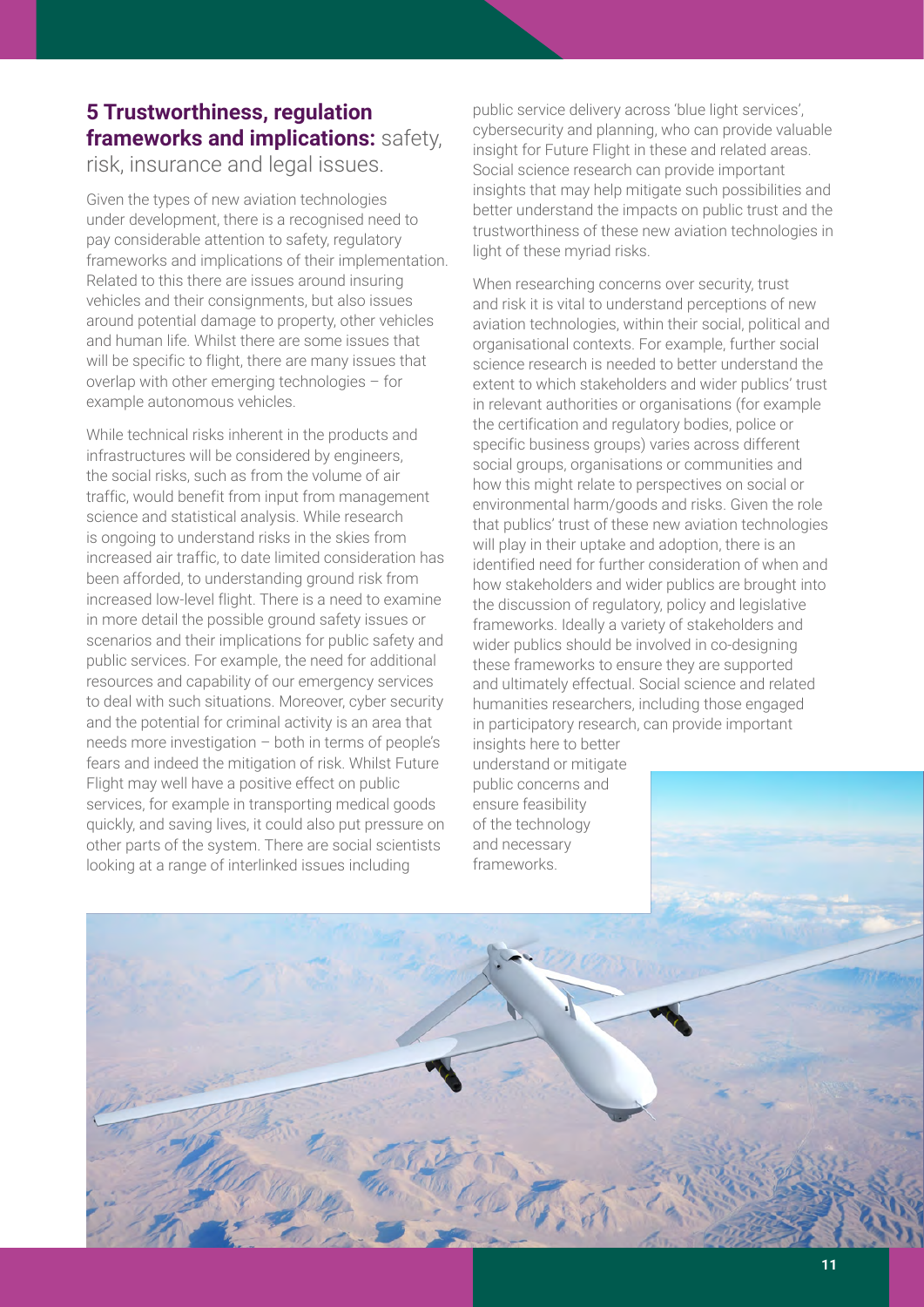Moreover, as has been acknowledged in relation to other smart mobility innovations such as autonomous vehicles, there is limited recognition and understanding of the role different governance systems and processes play in relation to successful implementation of/transition to use of these technologies. There is also little understanding of the extent to which governance relationships are changed, facilitated and constrained as a result of the implementation of such technologies. For

example, we need to consider how these new technologies undermine and challenge current policy instruments, tools and regulations, or indeed create new policy instruments that can be used to harness positive social outcomes. Furthermore, we need to understand what the implications of these changes are for public trust, public protection and the achievement of other important and interconnected societal goals.

#### **A range of preliminary top-level research questions were identified by the interim working group including:**

- $\blacksquare$  How does the public's trust in, or awareness of, relevant authorities or organisations (e.g. CAA, police, government, specific business groups etc.) vary across different social groups? How does this relate to their perspectives on social or environmental harm/good and risks?
- What concerns do publics raise in relation to different stakeholders perceived agendas or gains?
- $\blacksquare$  How might organisational trust within key organisations or inter-organisations impact on development, uptake and adoption of new technologies?
- **How might trust and communication impact** on interactions between key stakeholders in relation to broader governance, regulation and policy making?
- $\blacksquare$  How are the public groups most likely to be negatively impacted by Future Flight perceived by decision makers and other stakeholders and where might there be opportunities for their representation within decision making processes? What practical steps can be taken to allow for members of these groups/communities to engage with decision making/ policy in this domain?
- What does the governance map of this nascent sector look like and what are the implications of this?
- $\blacksquare$  To what extent is policy making integrated in this area or bounded by the technology? To what extent are the whole system implications of the technology being considered by stakeholders?
- **Now What are the underlying assumptions and** issue framings guiding policymaking and innovation in this area – how realistic are these assumptions and what are their implications?
- How might new technologies undermine and challenge current policy instruments, tools and regulations, or indeed create new policy instruments that can be used to harness positive social outcomes?
- At what scale is policy, regulation and legislation most appropriate? For example, should each city be able to determine its own noise regulations around drones? Do we need regional/sub-regional legislation to ensure feasibility of the technology?
- $\blacksquare$  To what extent is the development of these new technologies compatible with other important policy agendas, for example decarbonisation, wellbeing, social isolation?
- Do the technologies reinforce existing path dependencies or unlock new potential solutions?
- $\blacksquare$  To what extent are governments considering this compatibility or the potential of the implications for other agendas?
- What role is government playing in fostering (or constraining) connections between these agendas, where are the opportunities or critical junctures for governance interventions to ensure positive outcomes?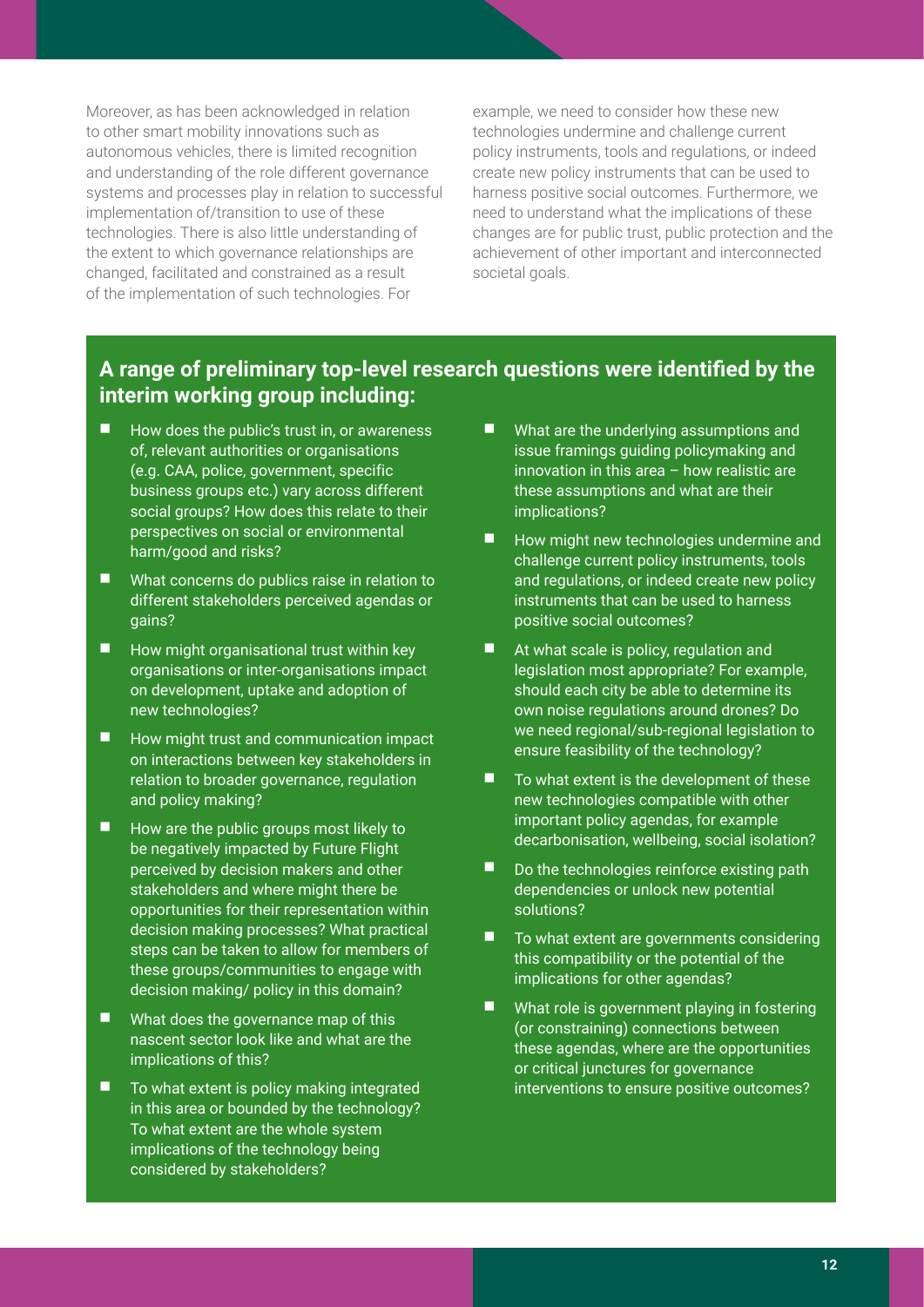# **Recommendations for next steps**

The Future Flight Challenge encompasses a complex range of issues that cut across many sectors, a diverse range of stakeholders and a range of research foci. There is a pressing need to better understand how individuals, groups of users/non-users, stakeholders within the innovation ecosystem and wider publics react, respond and ultimately adopt or reject these new technologies and forms of aviation. A systematic multi-disciplinary based approach to understanding the social and cultural contexts, contingencies and implications of Future Flight is therefore required. This presents a significant, but exciting, challenge from a social sciences perspective and an opportunity to move beyond mapping broader public perceptions or use cases, to build a more holistic understanding of interconnected stakeholders, users and non-users in order to identify pathways for socially informed development, delivery and implementation of these new aviation technologies.

It is clear that the transformational nature of these new aviation technologies means that they have the potential to have significant and wide-reaching impacts far beyond the traditional aviation sector and the Future Flight Challenge itself. This shift is indicative of the ways in which Future Flight will remake the boundaries of various disciplinary and stakeholder eco-systems. The Future Flight Challenge necessitates sustained translation and collaboration between disciplines and sectors, alongside engagement with a wider range of communities/ publics, and a vastly expanded group of stakeholders that moves beyond traditional aviation research, networks and communities of interest.

 $\blacksquare$  To achieve this the following recommendations for next steps have been identified:**To build long lasting research networks of relevant disciplinary experts and stakeholders in conversation with industry and policy makers**. This will enable a whole systems approach to understanding in more depth the potential environmental, social, and economic benefits and impacts of new aviation technologies, systems and infrastructures, as well as building better understanding of the policy, regulatory and legislative frameworks that will be necessary to deliver the Future Flight 2030 Vision.

It is vital that these networks are representative of a broader range of expertise and insight from social sciences, humanities, STEMM and industry/ public sector stakeholders in what is a nascent field of social scientific study.

- To identify the essential, baseline and primary **social and economic research priorities in the period up to 2024**. Building an initial roadmap for social and economic research themes and sub-themes necessary to support and inform innovation processes within the Future Flight Challenge and the wider innovation ecosystem, and to provide social and economic insight for relevant stakeholders, policy makers and regulatory bodies in the period up to 2024. This should be done in consultation with a broader range of specialists and stakeholders, and where possible draw on wider public dialogue activities and insights.
- To identify longer term transformational **social and economic research priorities and a strategic research roadmap for the next 10-15 years**. Outlining the framework of research and researcher capacity building that will be necessary to realise the Future Flight Vision up to 2030 and beyond. This will draw on wider research networks and look to establish a flourishing field of multi-disciplinary research that will be necessary to better understand the mid-long term environmental, social, and economic benefits and impacts of new aviation technologies, systems and infrastructures, as they unfold in light of new technological capabilities or opportunities for development and implementation.
- To engage in initial public dialogue and **participatory consultation, alongside first stage baseline nationally representative data collection**. This will provide the necessary baseline to identify future research priorities in dialogue with publics and that are reflective of wider publics' interests, concerns and perspectives from the outset. This will be key to better understand the social challenges in implementing new aviation technologies and fostering opportunities for socially informed innovation that is driven by public and social desirability.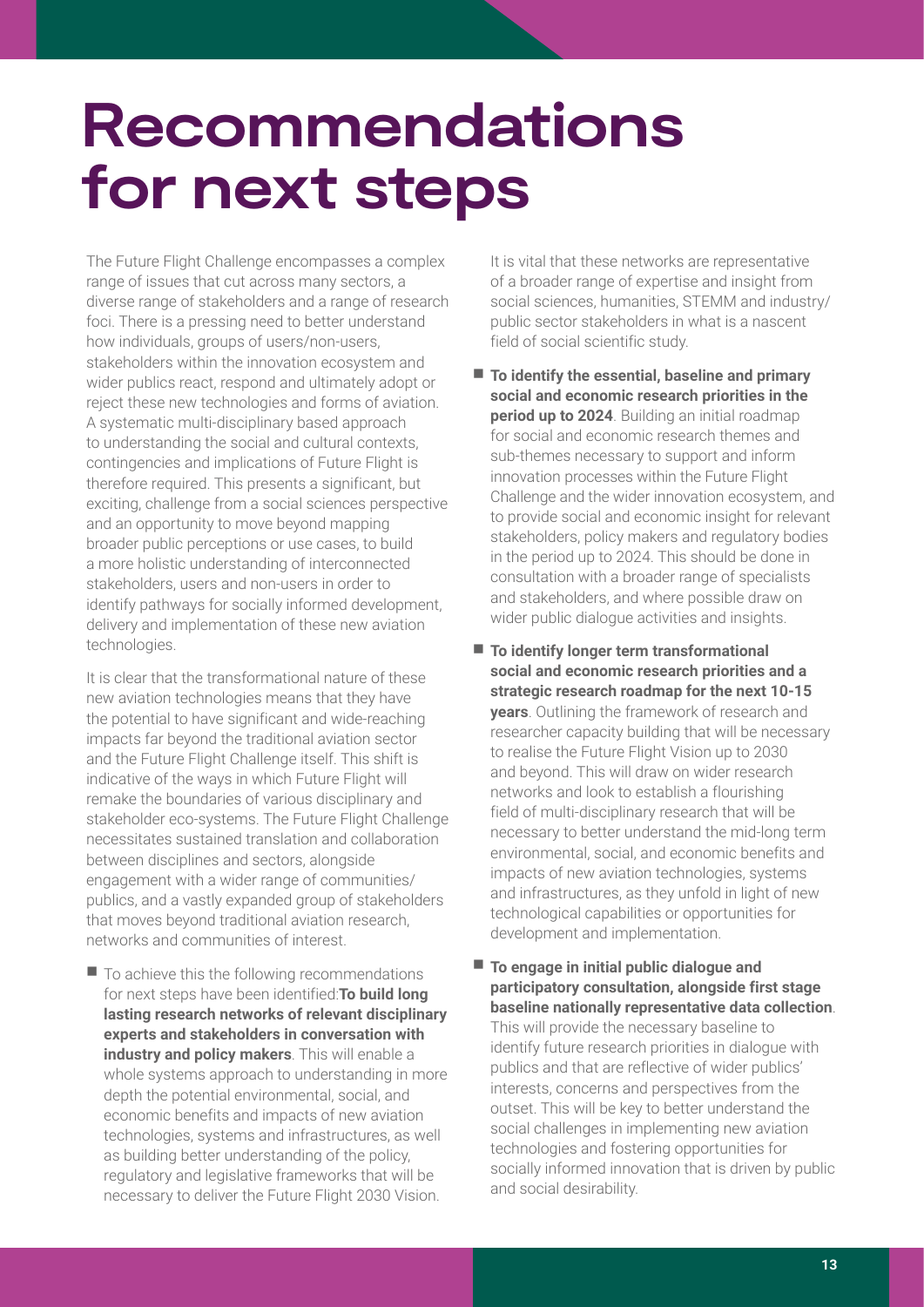■ To build longer term opportunities for public **dialogue, and participatory or person-centred research up to 2024 and beyond**. It is important to recognise that the terms and nature of publics' interests, concerns and perspectives will shift as the technological capabilities become more apparent and embedded within the public sphere. As technological development and testing progress, it is envisaged that the ways in which stakeholders and wider publics might visualise or perceive the social benefits and impacts will adjust or reflect these and changing popular culture narratives around new aviation technologies.

■ To build forums for policy, regulatory and **legislative engagement and impact at the local, regional, national, and international levels**. Drawing on world leading UK research, industry expertise and thought leadership, alongside insights from upstream and ongoing dialogues with stakeholders, communities of interest, and wider publics, to inform the successful design, development and implementation of relevant policy, regulatory and legislative frameworks.



#### **Contact:**

#### **Professor Fern Elsdon-Baker**

Social Science Research Director, Future Flight Challenge, UK Research and Innovation f.m.elsdon-baker@bham.ac.uk

#### **Kerissa Khan**

Innovation Lead, Future Flight Challenge, UK Research and Innovation kerissa.khan@innovateuk.ukri.org